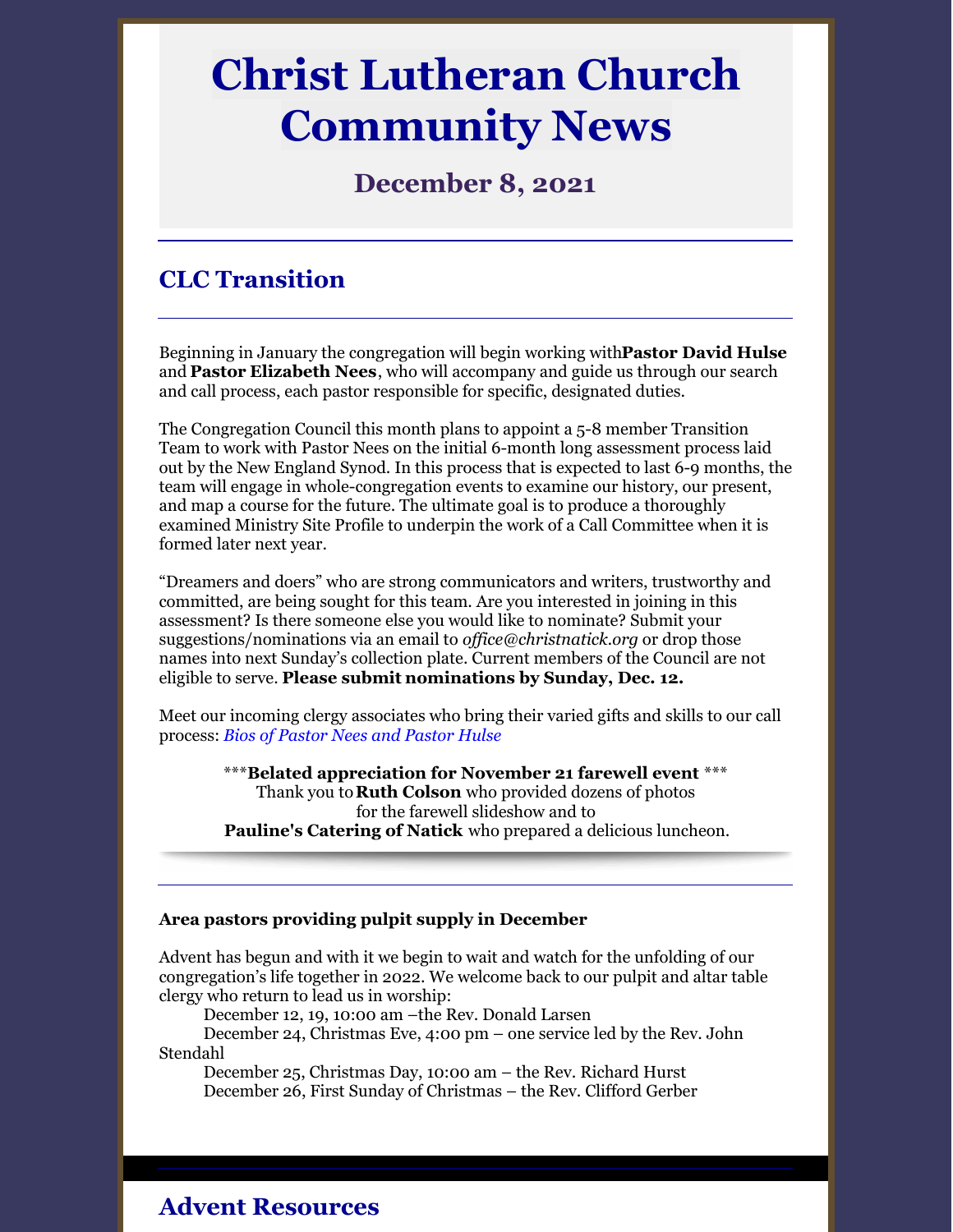

## **Advent Devotions**

Rev. Richard Hurst offers readings, reflections and prayers each weekday as we approach Christmas. Advent Devotions conclude with a musical offering based on an Advent hymn. So, light your Advent wreath and include Advent Devotions part of your Advent observance this year.



Heeding Pr. Larson's call to us in his Sunday sermon to continue to work for justice and peace in this world, join us for Advent mid-week Bible study, Wednesdays, December 8, 15, 22 at 7:30 pm, to study and reflect upon Bible messages collected by members of the Poor People's Campaign in their book, *We Cry Justice.*

## **Music Notes Tom Berryman, Music Director**

The second reading for Sunday, December 12, Advent 3 tells us to "Rejoice, the Lord is near!" and the CLC Choir echos Paul's writing in the Offertory Music: "Rejoice in the Lord alway," Henry Purcell's full anthem based on the Philippians 4 text. For a full performance by the Collegium Vocale Gent view *[here](https://www.youtube.com/watch?v=y6fNcuvRbjo)*.

### **Live Music this Weekend**

CLC members are singing live concerts planned for this coming weekend:

Boston Cecilia: Renaissance Reborn *[www.bostoncecilia.org](http://www.bostoncecilia.org/)* (John Whitlock)

Boston Saengerfest Men's Chorus: O Holy Night *[www.saengerfest.org](http://www.saengerfest.org/)* (Hilding Hedberg)

Chorus Pro Musica: Threads of Joy *[https://choruspromusica.org](https://choruspromusica.org/)* (Kim Petot)

Jameson Singers: Comfort and Joy *<https://www.jamesonsingers.org/concerts>* (Tom Berryman)

## **Hymns for Sunday, December 12 Advent 3**

Opening Hymn: *O Jordan's bank the Baptist's cry* ELW 249 Gospel Acclamation and Wreath Lighting:*Come to be our hope, O Jesus*ACS 904 Hymn of the Day: *Awake! Awake, and greet the new morn*ELW 242 Offertory Hymn: *When a star is shining*ACS 915 vv 1,3 Communion Hymn: *He came down*ELW 253 Sending Hymn: *People, look east* ELW 248

# **Adult Formation**

### **Adult Forum, Sundays, 9 am**

Feeling disconnected from people during these past 18 months? Wanting to gather, chat, and catch up on one another's stories and begin to reconnect? Join us in the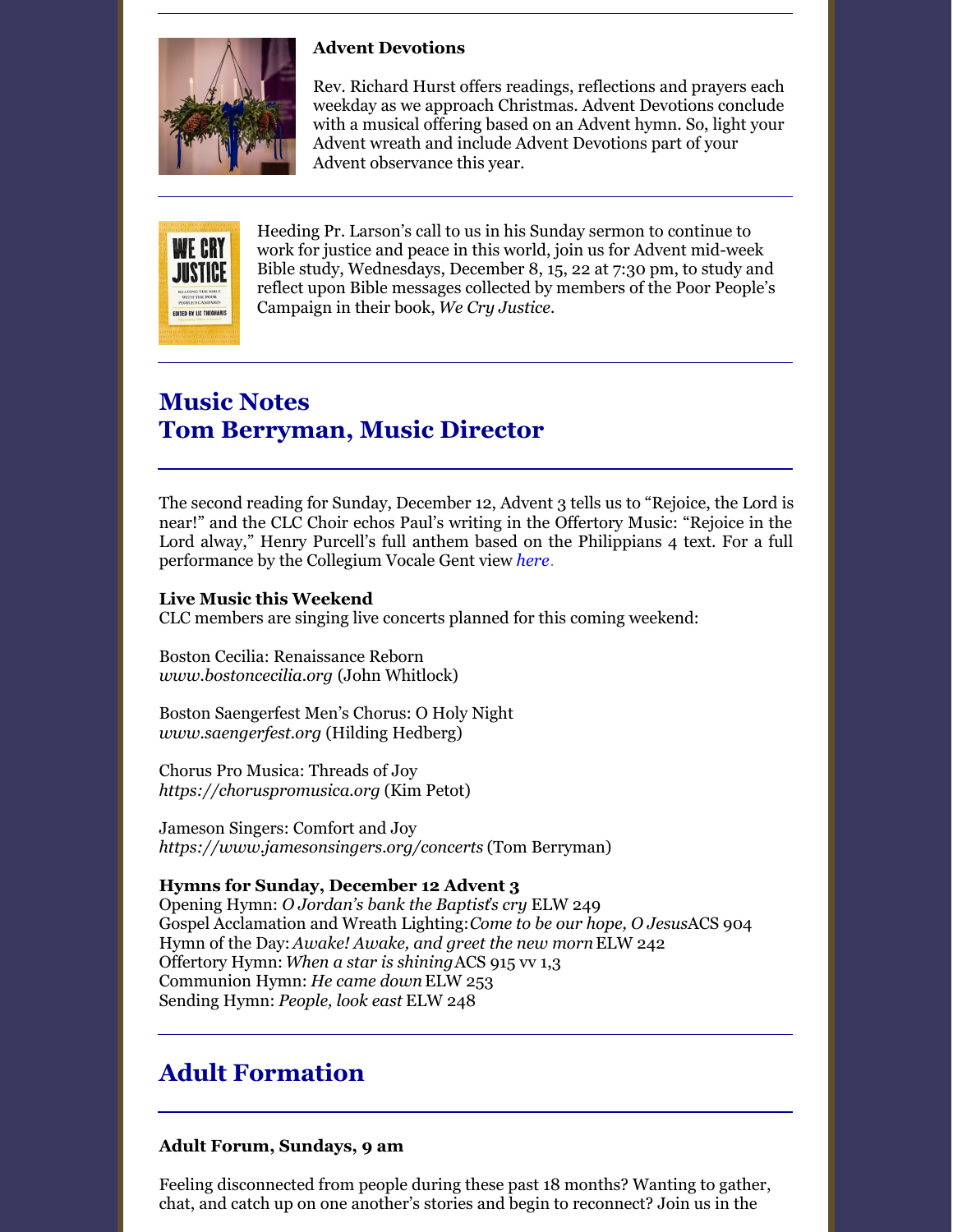Memorial Room at 9:00 am on the next two Sunday mornings for an informal time to share experiences, raise questions, and offer ideas for the coming year. We'll put on a pot of coffee for you.

## **CLC Book Group, January 24, 2021 at 7:30 pm**

The January selection is William Kent Krueger's novel,*This Tender Land.* You have plenty of time to locate a copy and read it. The group will not meet again until January 24, 2022 at 7:30 pm. If you'd like to join us in our Zoom discussions, contact Marianne Swenson, [mswenson10@comcast.com](mailto:mswenson10@comcast.com).

# **Call to Action**

**The Finance and Building Committee** is preparing the 2022 budget to present to the Council at its December meeting. If you have not yet submitted your pledge for the new year, you are encouraged to do so. *Time and [Talents](https://christnatick.org/give-now/) sheets*are also welcomed.



**Please note: if you have used CLC's Zoom account** to convene meetings, the account is now associated with the church office email address: *of [ice@christnatick.org](mailto:office@christnatick.org)*. **The password has changed**. If you need to use it to convene a CLC meeting, and need that information, please *[contact](mailto:christnatick@gmail.com) the church of ice*.



If you would like to order a poinsettia plant for Christmas service display, be sure to fill out the envelope inserted in the Sunday bulletin with your name, the name of the person/s you wish to honor or remember, and your donation; place the envelope in the collection plate or send it to the church office.

## **Looking Ahead**

**On Saturday, December 18, 5:00 pm, CLC will host an outdoor Christmas Tree Lighting and Carol Sing**, followed by holiday refreshments. Mark your calendars now for this fun and festive event, and be sure to invite friends, colleagues, family and neighbors to join in the musical fun. Once again, the CLC Bell Choir will lead the songs.



### **CAMP CALUMET CONGREGATIONAL RETREAT IN 2022!**

Mark your calendars!! We had to cancel our registration for 2021, but have reregistered for **the weekend of February 4-6** in 2022. God-willing, COVID will have subsided enough for us to gather for this treasured time for families, friends, youth as we head outdoors for walks, hikes, and sledding or we gather indoors in front of the fireplace for reading, knitting, and conversation. The meals provided by the dining hall are delicious and the companionship and camaraderie are much cherished. Perhaps the Transition Team and Pr. Nees will plan some group events for the occasion. Invite your friends, family, and neighbors to join us. Costs, registration